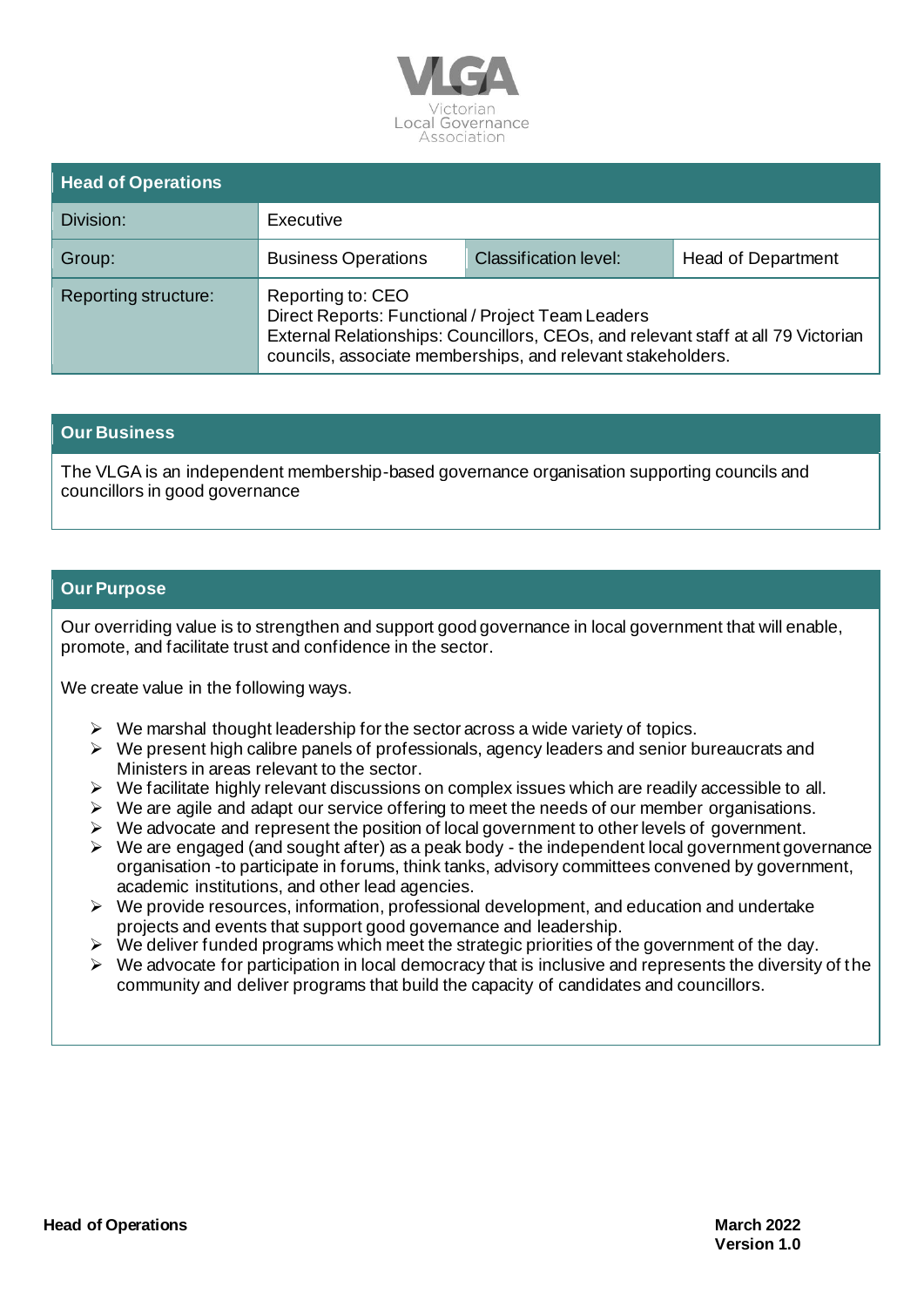

## **Position Statement**

The Head of Operations supports the CEO in leadership of the executive team and managing the day-today operations of the organisation, its people, and resources.

The Head of Operations assists in the practical implementation of the strategy approved by the board and helps ensure that the organisation's structure and processes meet the strategic and cultural needs of the organisation.

The VLGA team is a small but high performing team that consistently collaborates to deliver outstanding results for VLGA members and stakeholders.

### **Responsibilities**

The key duties and tasks that the incumbent will be required to undertake are:

- $\triangleright$  Ensuring the operational activities and capabilities of the VLGA reflect the strategic priorities of members, including responding appropriately to changes that may occur over time.
- $\triangleright$  Strengthening the operational capacity of the VLGA to:
	- o marshal thought leadership on key issues impacting local government
	- o promote good governance and leadership; and
	- $\circ$  support participation in local democracy that is inclusive and represents the diversity of the community, including delivery of programs that build the capacity of candidates and councillors.
- $\triangleright$  Supporting the CEO in effectively advocating to all levels of government through formal and informal channels as required on behalf of members.
- ➢ Providing strategic advice and counsel to the CEO, Board, personnel, and members; and
- $\triangleright$  Operational responsibility for project delivery.

### **Delegations, authority levels and decision making**

The incumbent is responsible to the board, through the CEO, in terms of strategic direction. The incumbent is also responsible for making and implementing decisions through instruments of delegation around the organisation's response to the evolving business landscape and the day to day running of the VLGA and its outputs.

It would be expected that the Head of Operations takes a lead role in certain settings, acting on behalf of the CEO, and providing ongoing advice on these matters to the CEO.

We encourage innovation that protects and promotes the quality of our brand in the market.

# **Qualifications**

 $\circ$  Tertiary (preferably including post-graduate) qualifications in Finance, Business, Public Administration, or other related disciplines; and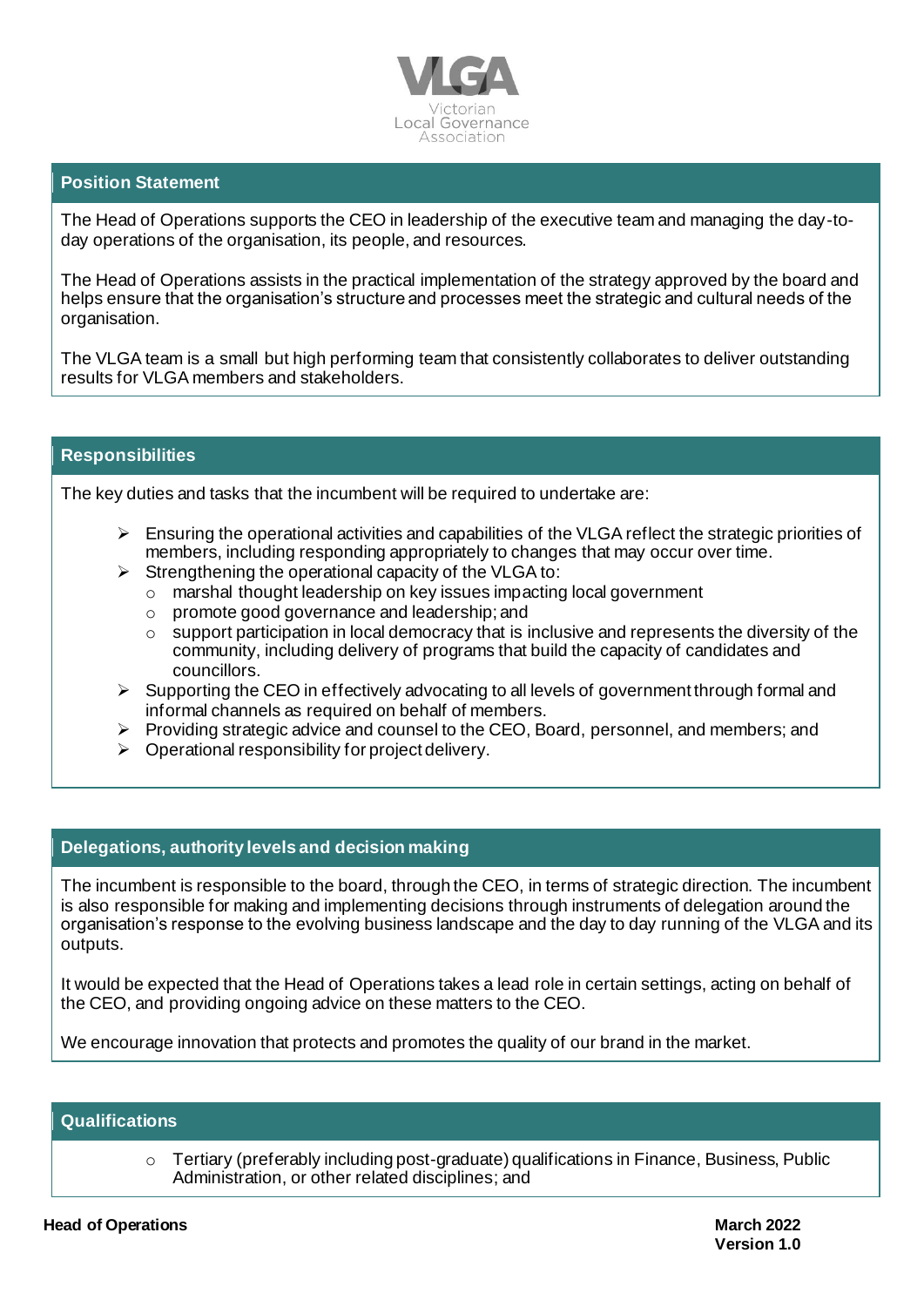

 $\circ$  minimum 5 years' experience in an executive leadership support role and/or providing executive level counsel and advice.

## **Key management skills**

- ➢ **Strategic Relationship Management**: a demonstrated understanding of accountabilities and strategic objectives of stakeholders to support optimal relationships. Able to understand complex policy issues and contribute to internal and external messaging including media responses.
- ➢ **Planning and organisation skills**: the ability to prioritise and organise own workload methodically and efficiently
- ➢ **Teamwork**: ability to work as part of a small team and take a flexible approach to work.
- ➢ **Flexibility**: be adaptable, receptive to innovative ideas, respond and adjust easily to changing work demands and circumstances. Occasional after-hours work may be required to support VLGA events
- ➢ **Problem solving**: a high level of competence involving complex issues.
- ➢ **Risk Management**
	- o Ensure that activities, functions, and responsibilities are carried out in accordance with statutory obligations and legal procedures, with minimal exposure to risk and litigation.
	- $\circ$  Create an environment where risk management is accepted as a responsibility of staff
	- $\circ$  Maintain overall responsibility for the effective management of all types of risk.

### **Key selection criteria**

### ➢ **Strategic Thinking:**

- $\circ$  High level strategic, conceptual, and analytical capability in a complex environment.
- $\circ$  Demonstrated ability to deliver outcomes with a material impact for the VLGA and its stakeholders.

### ➢ **Productive Relationships:**

- o Ability to motivate, engage, develop, and manage people in a manner that promotes the VLGA's values.
- o Demonstrated integrity to build strategic partnerships and effective relationships with key stakeholders to engender goodwill, stakeholder trust and effective engagement.
- $\circ$  A high standard of professional judgement and integrity and capacity to promote the se in the organisation.

### ➢ **Communication and interpersonal skills:**

- $\circ$  Politically astute with demonstrated highly developed written and verbal communication skills,
- $\circ$  Competent in negotiation, conflict management and influencing skills to achieve sustainable and mutually beneficial solutions.
- $\circ$  Demonstrated ability to prepare and clearly articulate high quality briefing papers and reports.

Ability to influence and involve people from different areas and disciplines to produce solutions and strategies that are supported by the VLGA and external stakeholders

 $\circ$  Ability to negotiate with a diverse range of people including staff, external organisations, and government agencies.